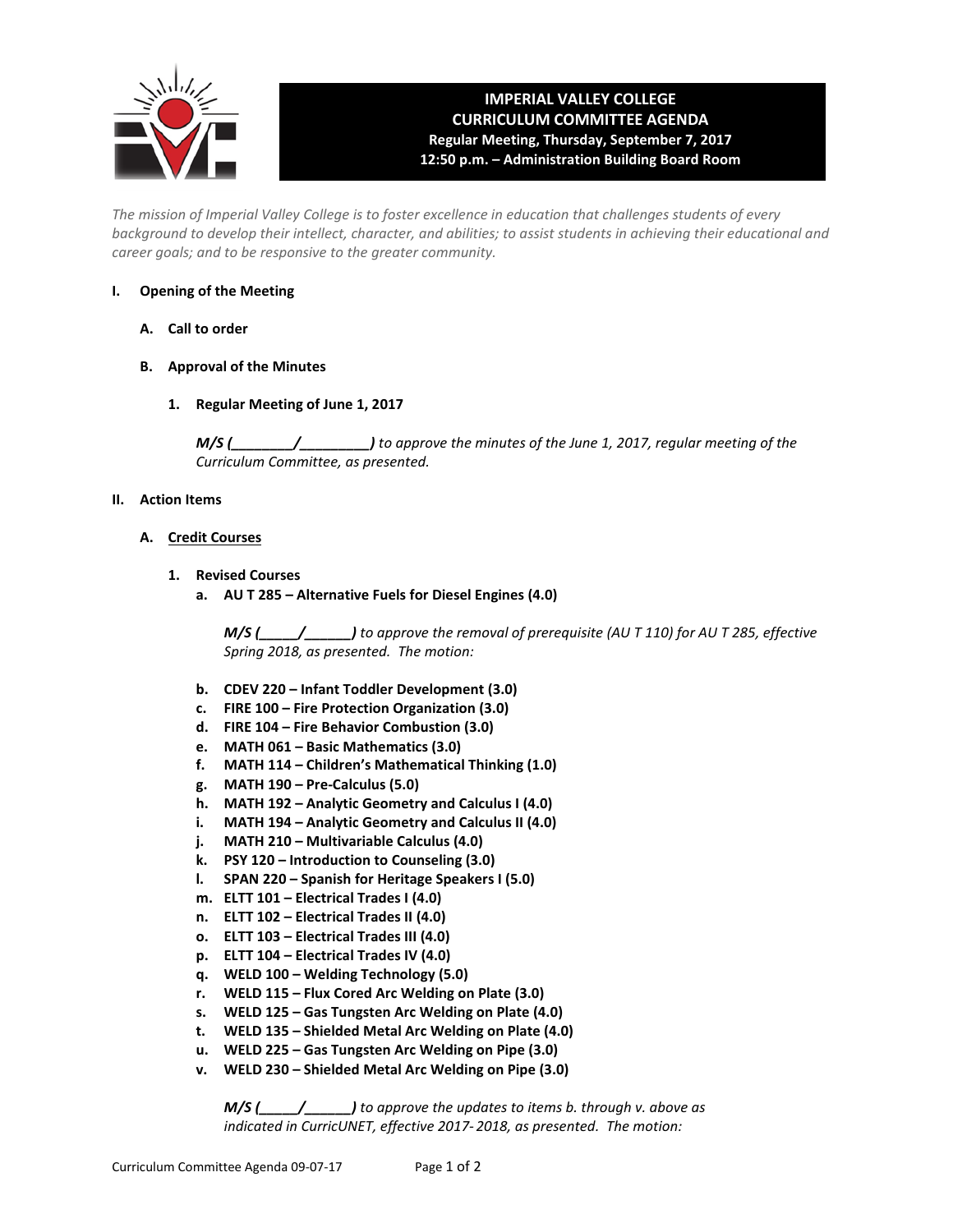#### **III. Discussion Items**

- **IV. Information Items**
	- **1. Curriculum Institute Update/Academic Senate Presentation**
	- **2. CurricUNET modifications for Title 5 updates – Dixie**
- **V. Other Items**
- **VI. Next Regular Meeting: September 21, 2017, 12:50pm in the Board Room**
- **VII. Adjournment**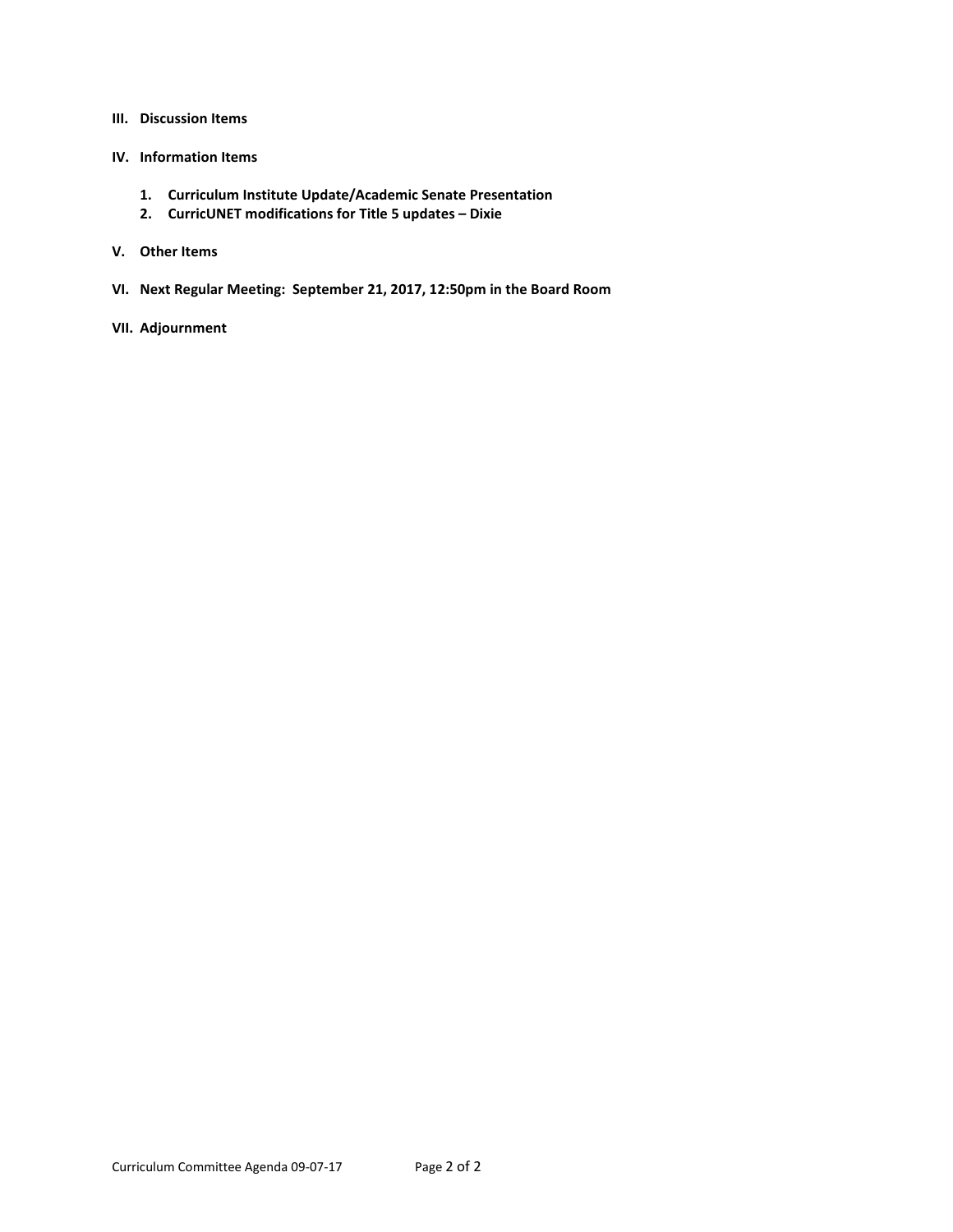

# **IMPERIAL VALLEY COLLEGE CURRICULUM COMMITTEE MINUTES (Unadopted) Regular Meeting, Thursday, June 1, 2017**

**12:50 p.m. –Board Room**

| Present:            | ⊠Nicholas Akinkuoye     | ⊠Craig Blek              | $\Box$ Tina Aguirre                   | ⊠Andrew Robinson          |  |  |
|---------------------|-------------------------|--------------------------|---------------------------------------|---------------------------|--|--|
|                     | ⊠Michael Heumann        | $\square$ Xochitl Tirado | <b>ØDaniel Gilison</b>                | $\Box$ Carol Hegarty      |  |  |
|                     | ⊠Allyn Leon             | ⊠Jose Velasquez          | $\Box$ Norma Nava                     | □Trinidad Argüelles       |  |  |
|                     | ⊠Andres Martinez        | ⊠Jose Ruiz               | $\Box$ Sydney Rice                    | ⊠Kristen Gomez            |  |  |
|                     | $\Box$ Kevin White      | $\Box$ Cathy Zazueta     | ⊠ASG Representative<br>Brianna Guzman |                           |  |  |
| <b>Consultants:</b> | <b>⊠Efrain Silva</b>    | $\Box$ Becky Green       | $\Box$ Gloria Carmona                 | <b>ØDavid Drury</b>       |  |  |
|                     | <b>⊠David Zielinski</b> | $\Box$ Norma Nunez       | $\Box$ Kevin Howell                   | $\square$ Jill Kitzmiller |  |  |
|                     | $\Box$ Lennor Johnson   |                          |                                       |                           |  |  |
| Ex-officio          |                         |                          |                                       |                           |  |  |
| <b>Visitors:</b>    |                         |                          |                                       |                           |  |  |
| <b>Recorder:</b>    | Dixie Krimm             |                          |                                       |                           |  |  |

### **I. Opening of the Meeting**

## **A. Call to order**

Craig Blek called the regular meeting of the Imperial Valley College Curriculum Committee to order at 12:58 pm on Thursday, June 1, 2017.

## **B. Approval of the Minutes**

### **1. Regular Meeting of May 18, 2017**

*M/S/C (Akinkuoye/Heumann) to approve the minutes of the May 18, 2017, regular meeting of the Curriculum Committee, as presented.* 

### **II. Action Items**

### **A. Credit Courses**

- **1. Deleted Courses**
	- **a. EMTP 210 – Paramedic Didactic 2 (9.0)**
	- **b. EMTP 215 – Paramedic Didactic 3 (5.0)**

*M/S (Gilison/Ruiz) to approve the deletion of EMTP 210 and EMTP 215 from the credit curriculum, effective 2017-2018. The motion carried.*

## **2. Revised Courses**

**a. COUN 120 – Introduction (3.0)**

*M/S (Gilison/Akinkuoye) to approve the update to texts and SLO's for COUN 120, effective 2017- 2018, as presented. The motion carried.*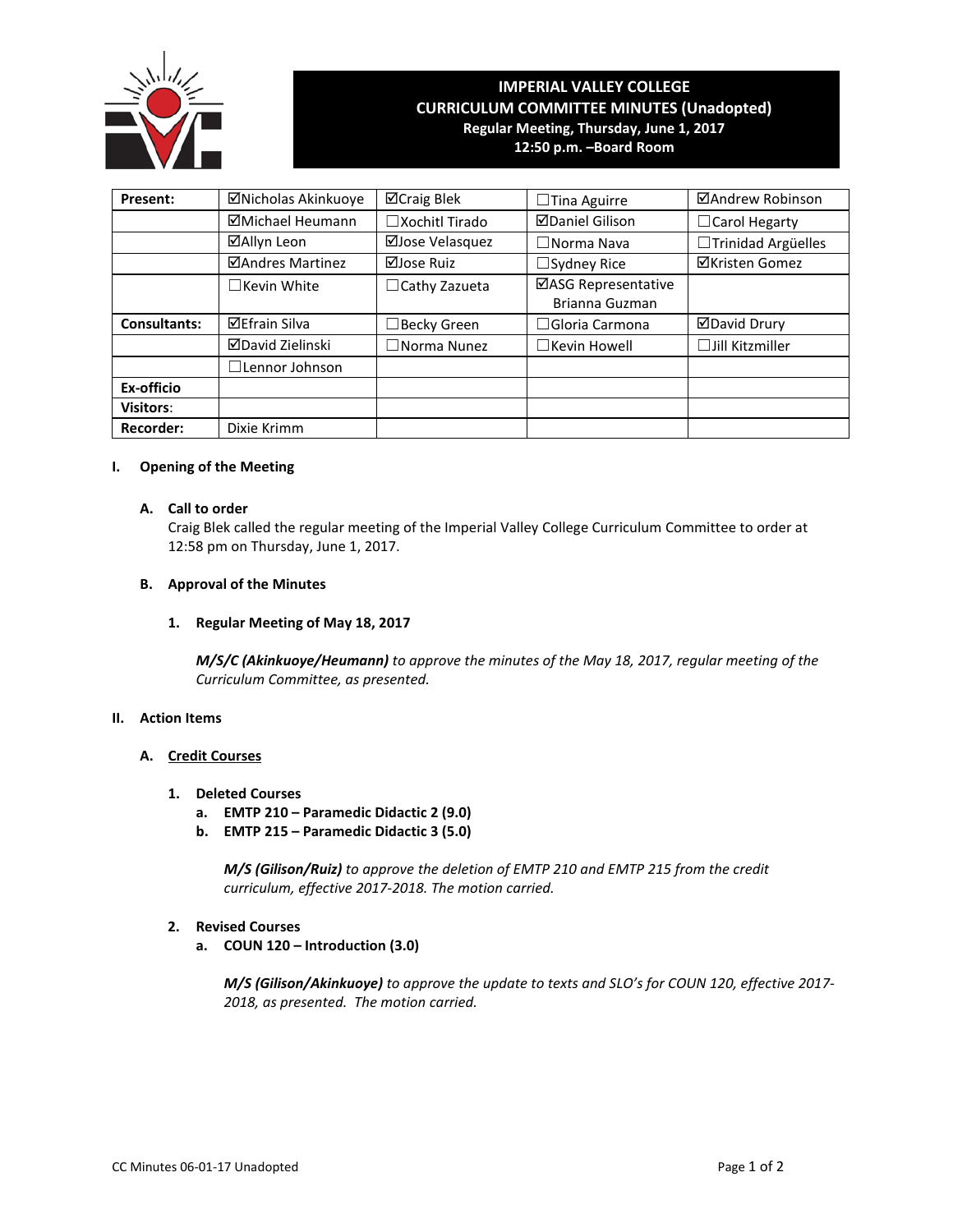## **B. Degrees and Certificates**

## **1. Revised Degree**

## **a. Computer Information Systems Degree**

*M/S (\_\_\_\_\_\_/\_\_\_\_\_\_) to approve the revision of the Computer Information Systems degree, effective 2017-2018, as presented. The motion was tabled. \*To add CIS 213 to elective section, no change to unit value.*

## **C. Catalog Textual Items**

## **1. Advanced Placement (AP) Chart**

*M/S (Gilison/Gomez) to approve the revision to the Advanced Placement Chart, effective 2017- 2018, as presented. The motion carried.*

## **2. IVC Graduation Requirements Chart**

*M/S (Heumann/Gomez) to approve the revision to the IVC Graduation Requirements Chart, effective 2017-2018, as presented. The motion carried.*

## **III. Discussion Items**

## **IV. Information Items**

## **1. Streamlining Curriculum Workshop Report – Craig**

Discussion between colleges; Chancellor's Office staff has been increased to address backlog in proposals. Chancellor's Office will be assigning one point of contact person for each college. 5Cs reported that there was a lack of training for Chairs and Specialists or lack of Specialists. Timelines have made it difficult for CTE programs. Chancellor's Office is focusing on employment data for CTE program proposals.

## **2. CSU GE-B and IGETC Updates - Kristen**

Most significant change for CSU GE-B – acceptance of DD214 for clearance of area E.

### **3. Bus Schedule Update – ASG Representative**

Brianna – IV transit was invited to a meeting to discuss the issues with the bus schedule; with the fall schedule and estimated number of students IV transit will work to accommodate student needs.

## **V. Other Items**

Efrain - Had 3<sup>rd</sup> orientation for fast track nursing program; about 300 students were interested in this program. Also fast track welding program; high number of responses to survey; 11 months instead of 2 years to complete.

Craig – Reminded members that online class size discussion will resume at the beginning of next year.

## **VI. Next Regular Meeting: September 7, 2017, 12:50pm in the Board Room**

### **VII. The meeting adjourned at 1:38p.m.**

In accordance with the Ralph M. Brown Act and SB 751, minutes of the IVC Curriculum Committee record the votes of all committee members as follows: (1) Members recorded as absent are presumed not to have voted; (2) the names of members voting in the minority or abstaining are recorded; (3) all other members are presumed to have voted in the majority.